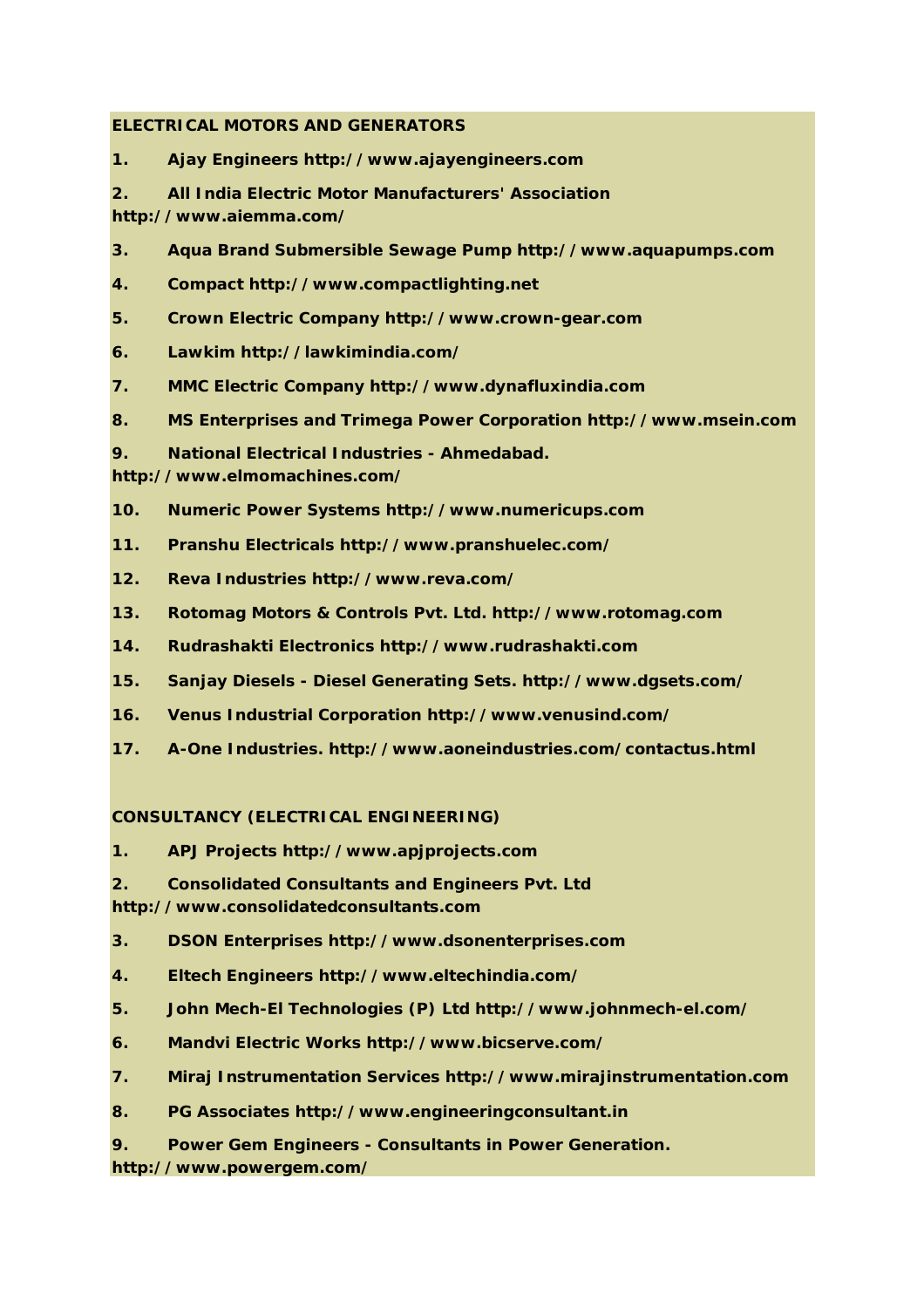- **10. Secon Engineers http://www.seconindia.com**
- **11. Shanti Enterprises Electricals Limited http://www.shantielectricals.com**
- **12. Shashi Electricals http://www.shashielectricals.com**
- **13. SK Systems http://www.sksystem.com**
- **14. Tata Consulting Engineers http://www.tce.co.in**
- **15. Nutronics India http://www.nutronicsindia.com/**

# **ELECTRICAL APPLIANCES**

- **1. Ajay Industrial Corporation http://www.ajayindustrial.com/**
- **2. Ankit Electricals http://www.ankitelectricals.com**
- **3. A.P.C. System & Products Pvt. Ltd http://www.apcsp.com**
- **4. Arka Trading & Services http://www.mfdplaza.in**
- **5. Bajaj Electricals Ltd - Part of Bajaj Group.**
- **http://www.bajajelectricals.com/**
- **6. Electroil http://www.electroil.com/**
- **7. Eveready Industries India Ltd http://www.evereadyindustries.com/**
- **8. Graftec india http://graftec.trade-india.com**
- **9. Indexelectronics http://www.indexelectronics.com**
- **10. Khaitan Group http://www.khaitan.com/**
- **11. Lloyd Electric & Engineering Limited http://www.lloydengg.com/**
- **12. Modern Electrical Stores http://www.modernelectricalsindia.com/**
- **13. Needo electronics and electricals pvt. Ltd. http://www.needoindia.com**
- **14. Picasso home products http://www.picassoappliances.com/**
- **15. Polor Industries Ltd http://www.polarinc.com/**
- **16. Rajshree India Ltd. http://www.rajshreefans.com**
- **17. Shilpa Electricals http://www.shilpaelectricals.com/**
- **18. Super Impex http://www.superimpex.com**
- **19. Tri Star Engineering Industries http://www.tristarengg.com**
- **20. Vijay Electricals http://www.vijayelectricalspune.com/**
- **21. Vxl Technologies Ltd. http://www.vxldesign.com**
- **22. XtremeWorx http://www.xtremeworx.net**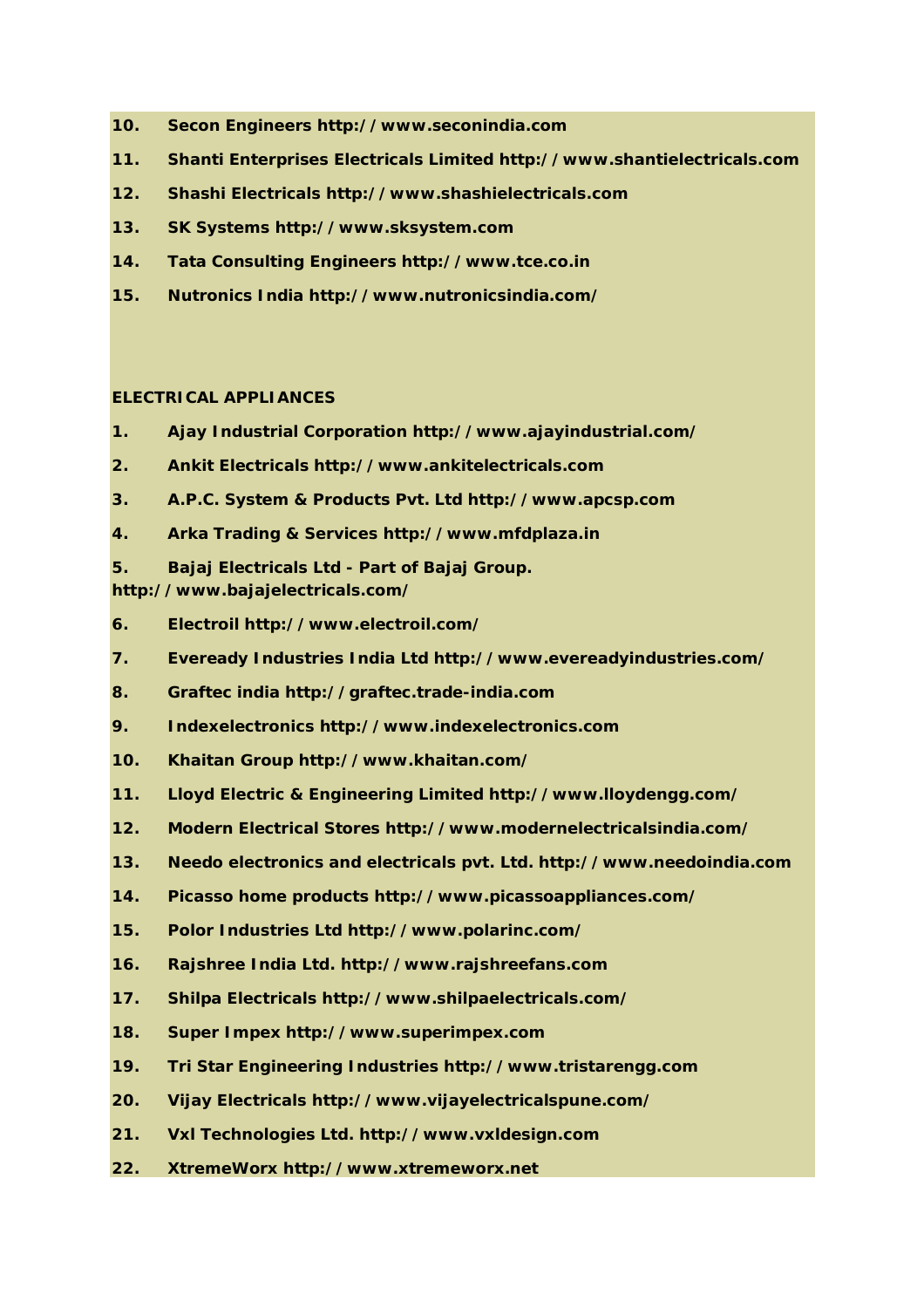### **ELECTRICAL COMPONENTS COMPANIES**

- **1. Ace Bimetalliks India Pvt. Ltd. http:// www.aceelectricals.com**
- **2. Aditron India Pvt. Ltd. (Engineering Division) http://www.aiplen.com**
- **3. Admir Ovens http://www.admir.com**
- **4. Arvind Anticor Ltd http://www.picklingplant.com**
- **5. Asiatic Electronic Industries. http://www.asiatic-india.com/**
- **6. Axis Electrical Components India Pvt. Ltd. http://www.axis-india.com**
- **7. Balar Marketing Pvt. Ltd http://www.allelectricalproducts.com/**
- **8. Bhartia Industries Limited http://www.bchindia.com**
- **9. Brass Copper & Alloy (I) Ltd. http://www.hexworldwide.com**
- **10. Brightech Valves and Controls Pvt. Ltd. http://www.brightechvalves.com**
- **11. Caltech Engineering Services http://www.caltechindia.com**
- **12. Color Design India http://www.colordesigntech.com/**
- **13. Consult Techniques (I) Pvt. Ltd http://www.consulttechnique.com/**
- **14. Deki Electronics Ltd. http://www.dekielectronics.com**
- **15. Elpro International Limited http://www.elproindia.com/**
- **16. Elymer http://www.elymer.com**
- **17. E S Electronics (India) Pvt. Ltd http://www.energysaversindia.com/**
- **18. Finetech Engineering Corporation http://www.finetechindia.com**
- **19. Gayatri Control, Ahmedabad http://www.gayatricontrol.com/**
- **20. Gemscab Industries Ltd http://www.gemscab.com/**
- **21. Hallmark Electronics http://www.hallmarkelect.com/**
- **22. India International House Ltd http://www.builderhardware.com/**
- **23. Jaykrishna magnetics pvt.ltd http://www.jkmagnetics.com**
- **24. Leotech Group http://www.leotechindia.com/**
- **25. Maxx Mobile Phone Accessories Pvt. Ltd http://www.maxmobile.co.in**
- **26. Mehta Engineering Enterprise http://www.mehtaswitch.com**
- **27. Mehta Tubes Ltd http://www.mehta-group.com/**
- **28. Mellcon Engineers http://www.mellcon.com**
- **29. Micromot Controls http://www.micromotcontrols.com**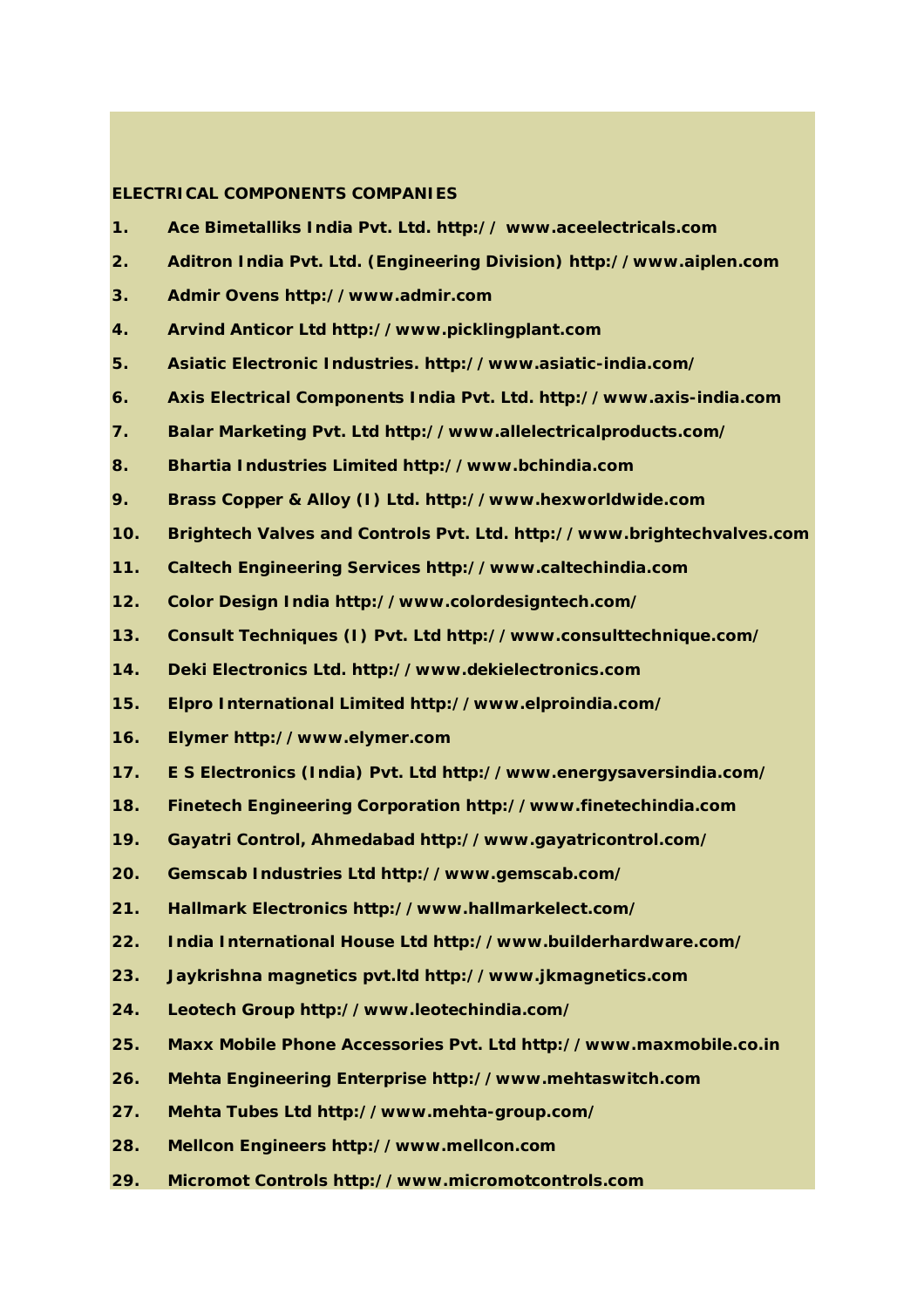- **30. Muskaan Engineers http://www.electricitysaver.com/**
- **31. Neelam Import Pvt. Ltd. http://www.cellking.org**
- **32. Onload Gears http://www.onloadgears.com/**
- **33. Orton Engineering Pvt. Ltd, Thane http://www.ortonengineering.com/**
- **34. Persang Alloy Industries http://www.webmasterindia.com/persangalloy**
- **35. PMT Engineers http://www.pmtengineers.com**
- **36. Powercap Systems (Madras) Pvt. Ltd**

**http://www.transformersindia.com/**

- **37. Powertek Equipment Company http://www.powertekindia.com/**
- **38. Pragati Electrocom Pvt. Ltd http://www.pragatielectrocom.com/**
- **39. Pran Electronics Pvt. Ltd. http://www.pranelectronics.com**
- **40. Precicraft Components India Pvt. Ltd http://www.precicraft.com/**
- **41. Prima Automation India Pvt. Ltd http://www.prima-automation.com/**
- **42. Rittal India Pvt Ltd http://www.rittal-india.com**
- **43. Sanghi Yantra Udyog http://www.skyuindia.com/**
- **44. SKN - Bentex Group of Companies. http://www.sknbentex.com/**
- **45. South India Industrial Suppliers http://siis-**

**india.com/bus\_bar\_support.html**

- **46. Square Automation Pvt. Ltd http://www.squareautomation.com/**
- **47. Sudhir Switchgears http://www.sudhirswitchgears.com**
- **48. Syntron Controls http://www.syntron-controls.com**
- **49. Torque Master Tools Pvt. Ltd http://www.torquemasterindia.com/**
- **50. United Core http://www.unitedcores.com/**
- **51. Utiliti Controls http://www.utiliticontrols.com/**
- **52. valrack modular systems pvt.ltd http://www.valrack.com**
- **53. Wavetronics http://www.wavetronicsindia.com**
- **54. Rane Holdings Limited http://www.rane.co.in**

**LIGHTING & LUMINARIES**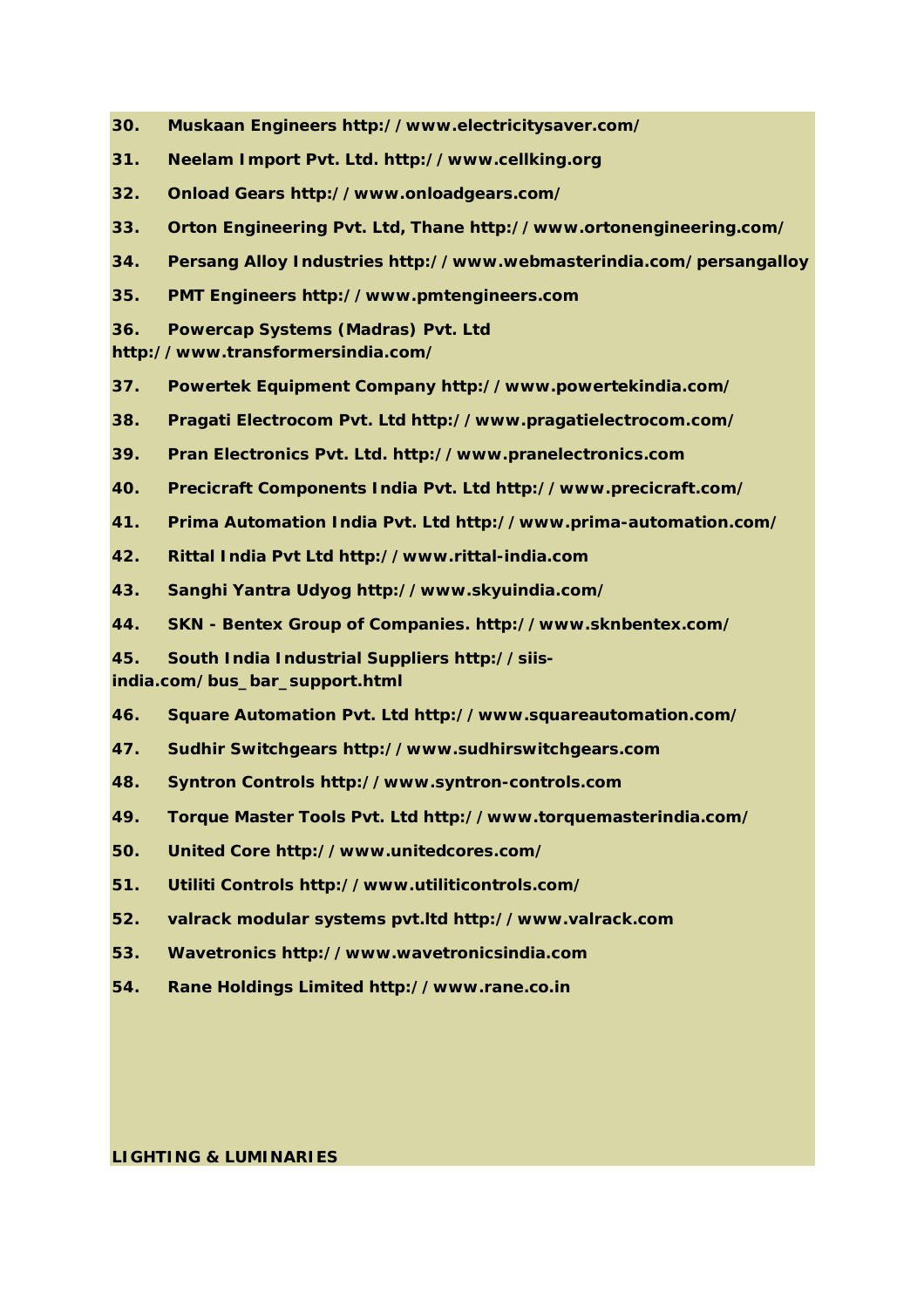- **1. A.K. Electricals http://www.akelectricals.com/**
- **2. APCO India http://www.indiabizclub.net/Electrical/APCO\_INDIA.html**
- **3. Aquascape engineers http://www.fountainsnozzles.com**
- **4. Arihant Enterprises : http://www.arihantsecurityindia.com/**
- **5. Atlas Electricals**

**www.indiabizclub.net/Electrical/ATLAS\_ELECTRICALS.html**

- **6. Baliga Lighting http://www.baliga.com/**
- **7. Crompton Greaves Limited. http://www.cglonline.com/**
- **8. Decon Lighting http://deconlighting.com**
- **9. GE Lighting India http://www.gelighting.com/india/index.html**
- **10. Jain Industrial Lighting Corporation http://www.indiamart.com/jilco/**
- **11. Jayanta Lamp Industries Pvt.Ltd : http://www.jayantagroup.com**
- **12. Kuber Lighting Pvt Ltd http://www.kuber.biz**
- **13. Litray Lighting : http://www.litraylighting.com/**
- **14. Mindscreen Pvt. Ltd. http://www.mindscreenfilms.com/**
- **15. Peralites http://www.indiabizclub.net/Electrical/PEARLITES.html**
- **16. Sam International http://www.indiamart.com/**
- **17. Shyam Electricals - http://www.shyamelectricals.com/**
- **18. Hpl Electric & Power Pvt.Ltd http://www.hplindia.com**

### **POWER GENERATION**

- **1. Advance Engineering Company - http://www.advanceengineering.com/**
- **2. APGENCO http://www.apgenco.com/**
- **3. Birla Power Solutions Limited http://www.birlapower.com**
- **4. Dyna Hitech Power Systems Ltd http://www.dynahitech.com**
- **5. Essar Group http://www.essar.com/Group/group.asp**
- **6. Essar Power Ltd. http://www.essar.com/**
- **7. Jindal Steel & Power Ltd. http://www.jindalsteelpower.com**
- **8. Kaiga Atomic Power Station http://www.npcil.org/docs/kaigaps.htm**
- **9. Kakrapar Atomic Power Station http://www.npcil.org/docs/kaps.htm**
- **10. Kirloskar Electric Co http://www.kirloskar-electric.com/**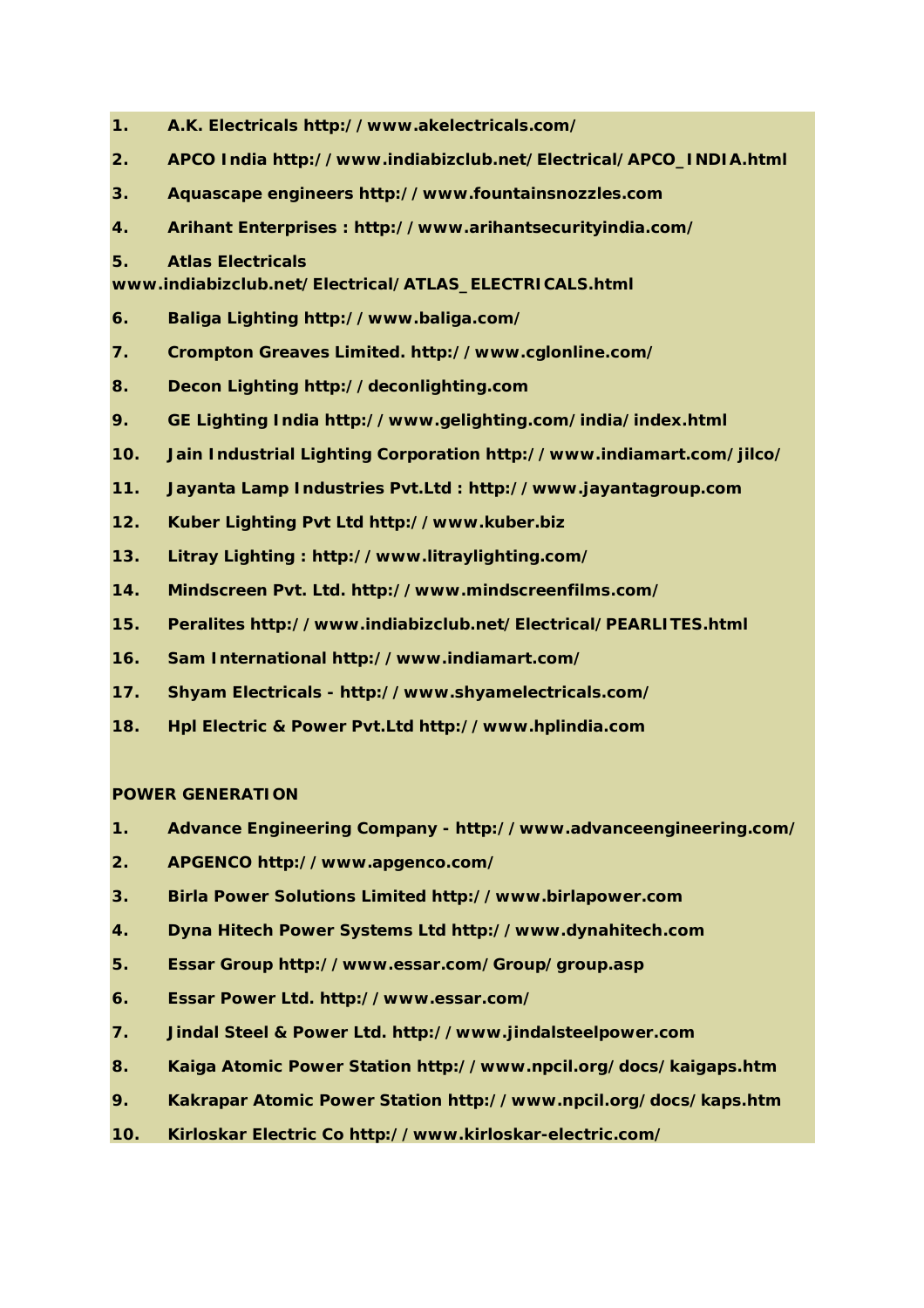**11. Lanco Industries** 

**http://www.lancogroup.com/groups/kpower/kpower.html**

- **12. Madras Atomic Power Station (MAPS) http://www.npcil.org/**
- **13. Magnum Power Generation Ltd**

**http://www.magnumgrouponline.com/power/**

- **14. Narora Atomic Power Station http://www.npcil.org/docs/naps.htm**
- **15. National Thermal Power Corporation (NTPC) http://www.ntpc.co.in**
- **16. NEPC India Ltd http://www.nepcindia.com**
- **17. PTC India http://www.ptcindia.com**
- **18. Rajasthan Atomic Power Station (RAPS) http://www.npcilraps.com/**
- **19. Rajasthan Renewable Energy Corporation Limited (RRECL)**

**http://www.rrecl.com/**

- **20. Reliance Energy http://www.rel.co.in**
- **21. Tarapur Atomic Power Station http://www.npcil.org/docs/taps.htm**
- **22. Tata Electric Companies http://www.tata.com**
- **23. Tata Power http://www.tatapower.com/**
- **24. Techno Instrument India Pvt.Ltd web site url: http://www.tiiindia.com/**
- **25. Torrent Power web site url: http://www.torrentpower.com/**
- **26. Uttar Pradesh Power Corporation Ltd http://www.uppcl.org/**
- **27. ABB Ltd www.abb.co.in/**
- **28. Adani Power Ltd www.adanipower.com/**
- **29. Aplab Ltd www.aplab.com/**
- **30. BF Utilities Ltd www.bfutilities.com/**
- **31. CESC Ltd. www.cescltd.com/**
- **32. CMI Ltd. www.cmilimited.com.au/**
- **33. DLF Power Limited www.eipowertech.com/dlf\_power\_limited.htm**
- **34. DPSC Ltd www.dpscl.com/**
- **35. Energy Development Company Ltd www.energy.com.ph/**
- **36. Entegra Ltd www.entegra.co.in/**
- **37. GMR Infrastructure Ltd www.gmrgroup.in/**
- **38. Gujarat Industries Power Company Ltd www.gipcl.com/**
- **39. GVK Power & Infrastructure Ltd www.gvk.com/**
- **40. HBL Power Systems Ltd www.hbl.in/**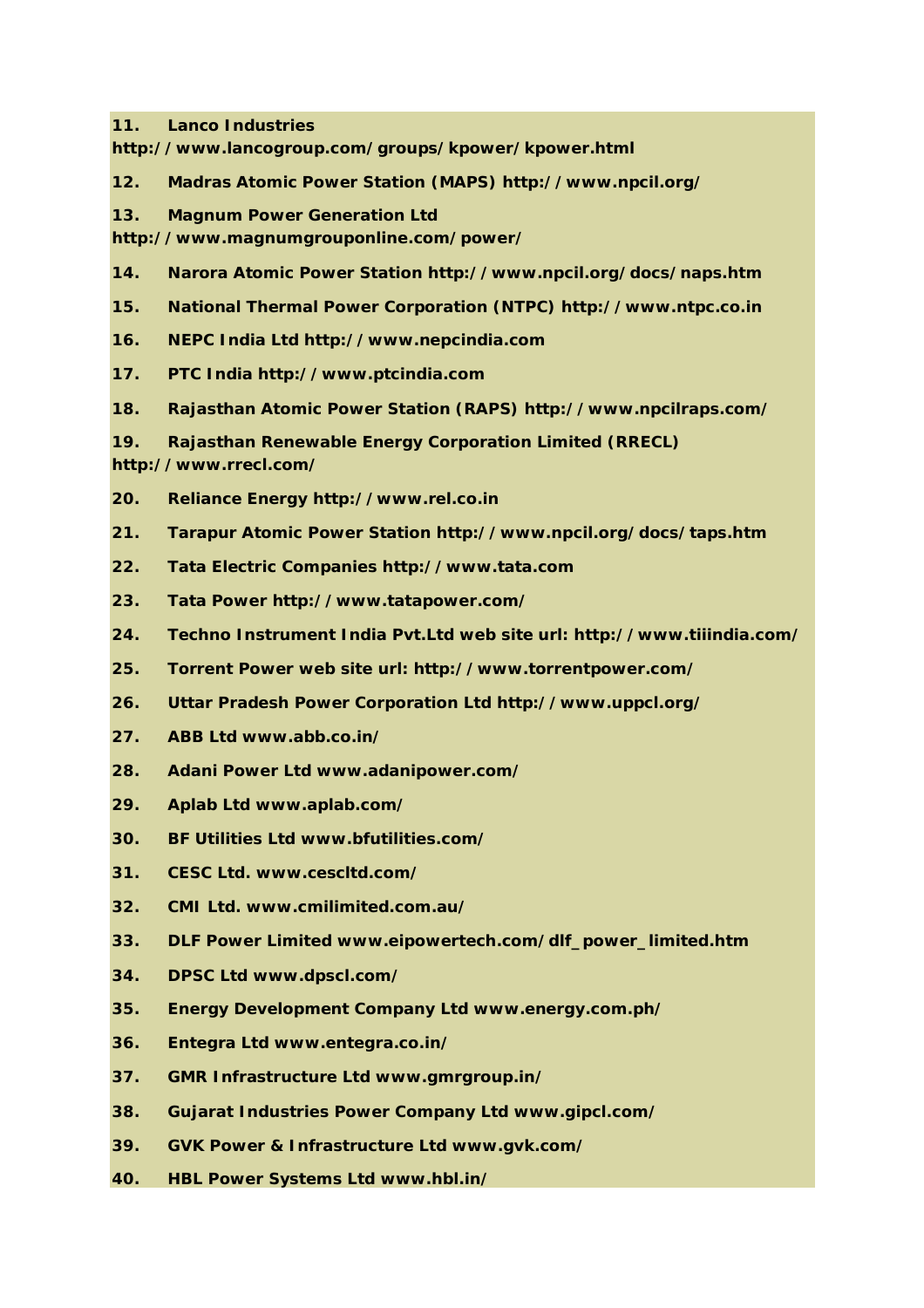- **41. Indowind Energy Ltd www.indowind.com/**
- **42. Indo power projects Ltd www.indopowerprojects.in/**
- **43. Jaiprakash Power Ventures Ltd www.jppowerventures.com/**
- **44. Kalpataru Power Transmission Ltd www.kalpatarupower.com/**
- **45. KSK Energy Ventures Ltd www.ksk.co.in/**
- **46. National Wind & Power Corpn. Ltd www.nationalwind.com/**
- **47. Neyveli Lignite Corpn. Ltd www.nlcindia.com/**
- **48. NHPC Ltd. www.nhpcindia.com/**
- **49. NTPC Limited www.ntpc.co.in/**
- **50. Power Grid Corpn. Of India Ltd www.powergridindia.com/**
- **51. PTC India Ltd www.ptcindia.com/**
- **52. Reliance Power Ltd www.reliancepower.co.in/**
- **53. Savant Infocomm Ltd www.savant-infocomm.com/**
- **54. Sun Source (India) Ltd www.sunsource.in/about\_us.htm**
- **55. Suryachakra Power Corpn. Ltd www.suryachakra.in/**
- **56. Suzlon Energy Limited www.suzlon.com/**

#### **ELECTRIC WIRES & CABLES**

- **1. Aksh Optifibre Limited http://www.akshoptifibre.com/**
- **2. Anant Distributors Private Ltd. http://www.proflexcable.com/**
- **3. Brimson Cables Private Ltd http://www.brimsoncable.com/**
- **4. Capital Cables India Limited - http://www.indiantrade.com/cci/**
- **5. Colt Cables Private Limited http://www.coltcables.com/**
- **6. Cords Cable Industries Ltd http://www.cordscable.com/**
- **7. Delton Cables Limited - http://www.deltoncables.com/**
- **8. Fort Gloster Industries Limited http://www.glostercables.com/**
- **9. Kaydour Cables India http://www.kaydourcables.com**
- **10. KEI Industries Limited http://www.kei-ind.com/**
- **11. Lapp India http://www.lappindia.com/**
- **12. National Cable Industries http://www.nationalcables.com/**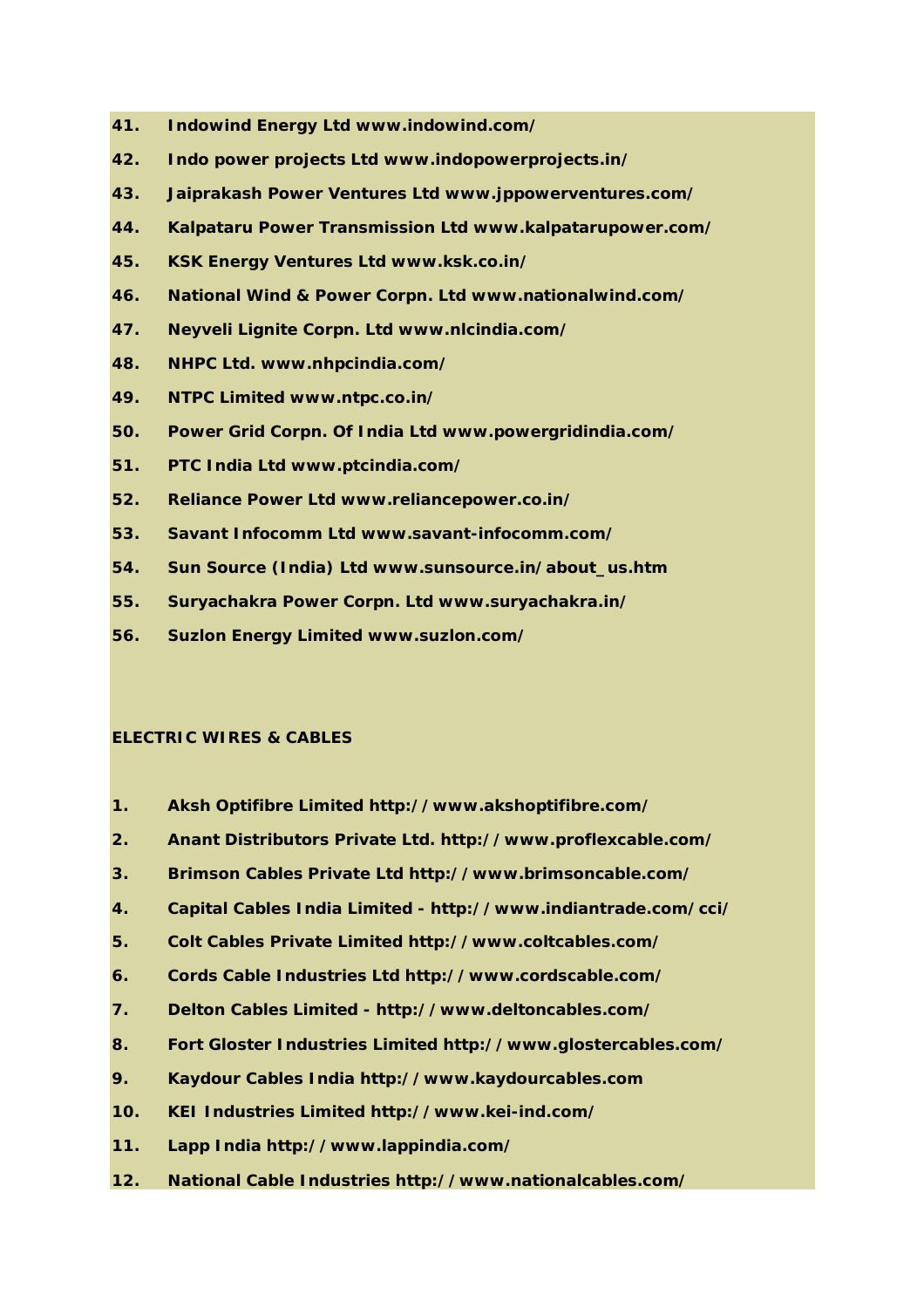- **13. Navinbhai Cables Private Ltd http://www.ncplindia.com/**
- **14. Neolex Cables http://www.neolexcable.com/**
- **15. North Eastern Cables Private Ltd //www.khetangroup.com/**
- **16. Novoflex Marketing Private Limited. http://www.novoflexgroup.com/**
- **17. Polycab Wires Private Limited http://www.polycab.com/**
- **18. Q-Flex Cables Limited http://www.qflexcable.com/**
- **19. Ravin Cables limited - Primecab brand of cables.**

**http://www.primecab.com/**

- **20. Relemac India http://www.relemacindia.com**
- **21. RollRing Industries - Calicut, Kerala. http://www.rollring.com/**
- **22. Samdaria Electricals http://www.samdariaelectricals.co.in/**
- **23. Satish Enterprises http://www.satishenterprise.com/**
- **24. Shree Nakoda Cables Private Limited. http://www.nakodacables.com/**
- **25. Skytone Electricals (India) http://www.skytonecables.com/**
- **26. Surbhi Cables Industries Private Limited.**
- **http://www.indiamart.com/surbhi/**
- **27. Surbhi Telelink Pvt. Ltd http://www.surbhiindia.com/**
- **28. Torrent Cables Ltd http://www.torrentcables.com/**
- **29. Universal Cables http://www.universalcablesltd.com**
- **30. Usha Martin http://www.ushamartin.com**
- **31. Weather Crafts Ltd http://www.weathercraft.com/**
- **32. Finolex Cables Limited http://www.finolex.com**

# **ELECTRICAL EXPORTERS**

- **1. Arbariya steels http://www.arbariya.com/**
- **2. Bajaj International Pvt. Ltd. http://www.bajajinternational.com/**
- **3. Biax http://www.biaxmetals.com/**
- **4. Brightech Valves and Controls Pvt Ltd http://www.brightechvalves.com**
- **5. Dynamic Scaffolding & Equipment Co**
- **http://www.dynamicscaffolding.com/**
- **6. Excel Metal And Engg. Industries http://www.excelmetal.net**
- **7. Impex Trading Company http://www.impextradingco.com**